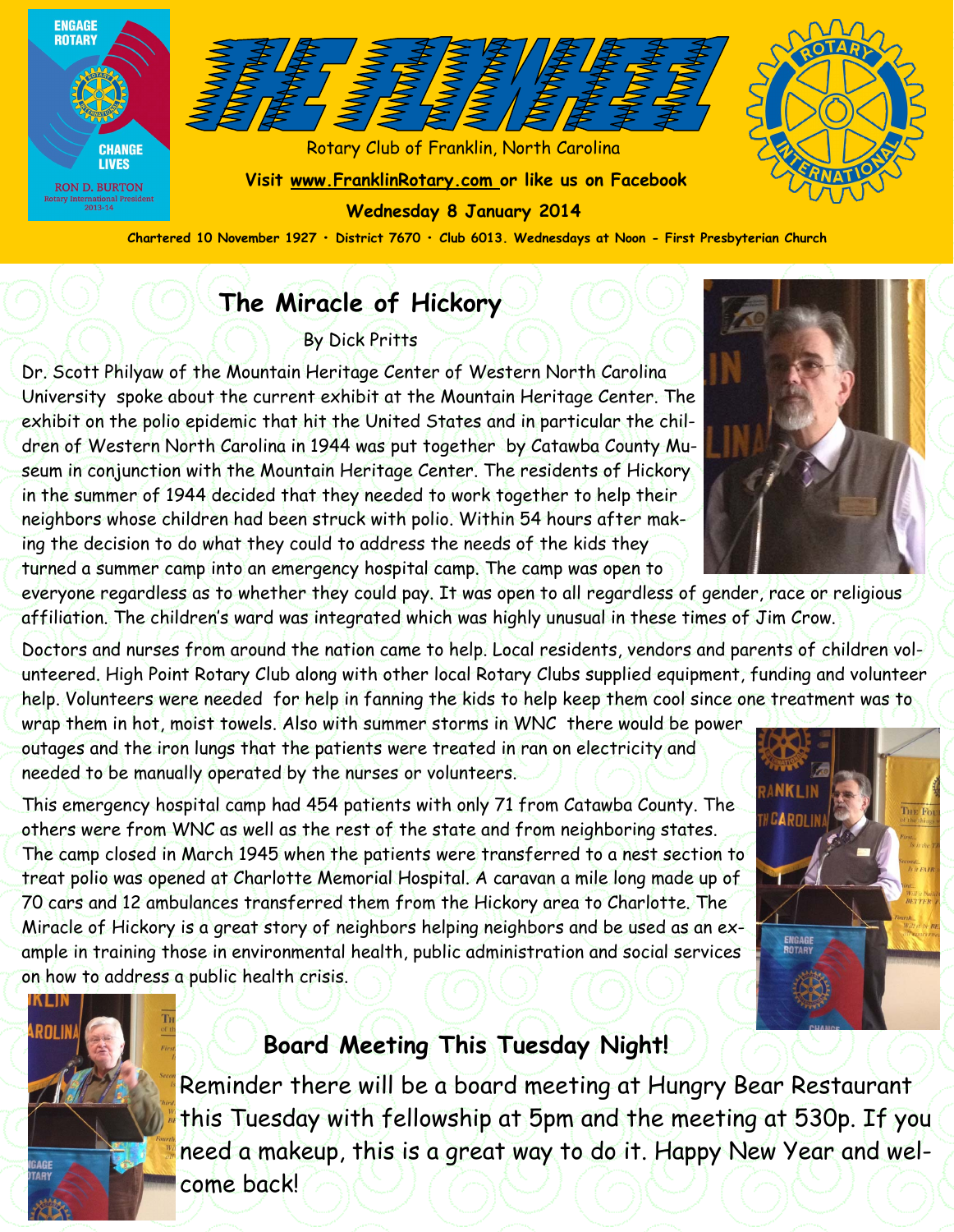

**Chartered 10 November 1927 • District 7670 • Club 6013. Wednesdays at Noon - First Presbyterian Church**

### **We Have a Scout Master!**

The Rotary Club of Franklin was pleased to announce on Wednesday that Chuck Williams has agreed to be the scout master for Troup 202 for the next three months. Some of the club members who will be working with Chuck include Keith Keller, John Henning and Mike Norris. If you are interested in volunteering please contact Mike Norris at miken@wayah.com.

### **Rotarians Get Promoted**!

The Rotary Club of Franklin would like to congratulate two of its members who have recently been promoted at their place of work. Susan Gibbs, branch manager of the Macon Bank Main Street location has been promoted to director of operations at the corporate office. Debbie Wallace, branch manager of the Holly Springs Branch will replace Gibbs at the Main Street location. Congrats Ladies!

### **Welcome Yet Another New Member!!**

On Wednesday the Rotary Club of Franklin welcomed Heath Hammond as it's newest member. Heath is sponsored by Past President Mike

Norris. Let's give Heath a big welcome!



## **Let's keep Demi's and Jack's family in Your Thoughts..**

As many of you heard over the holidays, DGE First Lady Demi Bray's brother and Jack Horton's sister passed away. Lets keep Demi and Jack and their families in your prayers.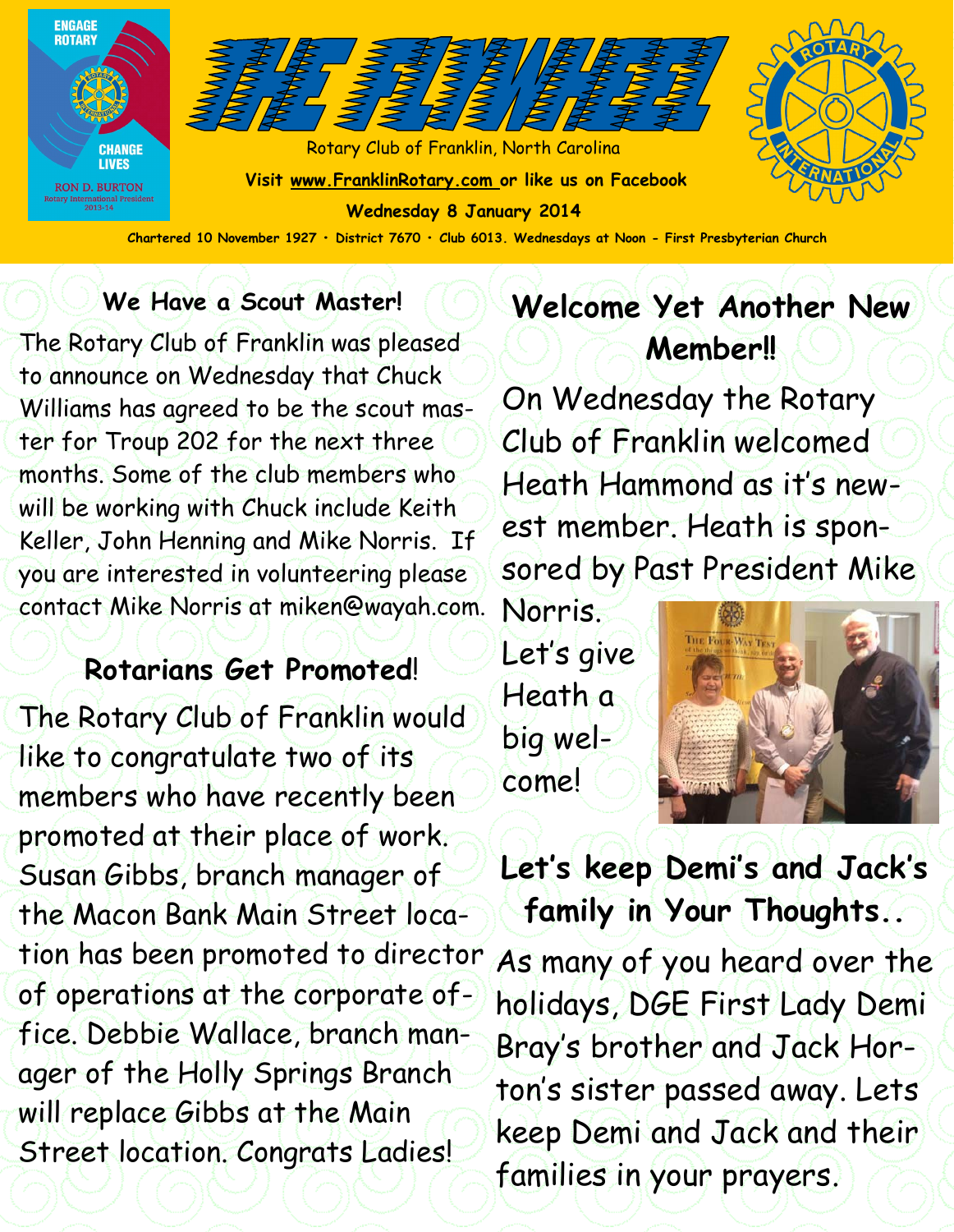



Rotary Club of Franklin, North Carolina **Visit www.FranklinRotary.com or like us on Facebook**

**Wednesday 8 January 2014**



**Chartered 10 November 1927 • District 7670 • Club 6013. Wednesdays at Noon - First Presbyterian Church**



# **Nancie's Notes**

January is Rotary Awareness Month, and Dr. Scott Philyaw from the Mountain Heritage Center at WCU did a great job of kicking off this Rotary month! Among other things, his program discussed the role Rotarians played during the NC Polio epidemic of 1944-45. Many of us were not aware that the epidemic centered around Hickory, NC and Rotary clubs in that area were instrumental in building and staffing the hospital for polio victims. No one who needed care was turned away. As Dr. Philyaw said, Rotarians who worked during the epidemic demonstrated "Service Above Self" at its finest. I encourage all our Club members to make it a point sometime before March of visiting the Mountain Heritage Center at WCU and seeing this very interesting and informative display on the NC Polio epidemic.

President-elect Susie Ledford, and President Nominee Sean Gibson will be attending the Pre-PETS workshop later this month in Asheville in preparation for their PETS training in March in Greensboro. We are into the "home stretch" of this Rotary year and these two Rotarians are studying, learning, and getting ready to assume their leadership roles in our Club.

Your board of directors will meet on Tuesday evening, January 14th at the Hungry Bear Restaurant. Social hour at 5:00 with meeting beginning at 5:30. Directors and committee chairs expected, all others welcome and you'll get a makeup for attending.

### **Sgt. Bill's "THIS DAY IN HISTORY"**  from Club Sgt. At Arms Bill McGaha



On January 8, 1815, Andrew Jackson and his band of "half-horse, half-alligator" men whipped the British in the Battle of New Orleans, the last major battle of the War of 1812. General Jackson, known to his troops as "Old Hickory" because of his toughness, had been placed in charge of defending the port city. As the British approached, he frantically threw up earthworks and assembled an extraordinary army of some 5,000 men. He had volunteers from New Orleans, including Creole aristocrats, tradesmen, and laborers. His forces also counted Tennessee and Kentucky militia, as well as Free Negroes, Spanish, French, Portugese, Italians and Indians.

The British, who ridiculed the American defenders as "dirty shirts," came at Old Hickory at daybreak with more than 8,000 troops. The battle turned into a rout. About 2,000 British soldiers were killed, wounded, or captured. The American toll was 13 dead and 58 wounded or missing.

1790 President George Washington delivers the first State of the Union address in New York City.

1918 President Woodrow Wilson outlines his fourteen points for peace after World war I.

1935 Rock 'n' Roll king Elvis Presley was born in Tupelo, Mississippi.

1964 President Lyndon B. Johnson declares war on poverty.

1987 Dow Jones Industrial Average closes above 2,000 for the first time.

### Clayton's Corner About Growing Older Part 2

\*When you are dissatisfied and would like to go back to youth, think of Algebra.

\*One of the many things no one tells you about aging is that it's such a nice change from being young.

\*Long ago, when men cursed and beat the ground with sticks, it was called witchcraft. Today it's called golf.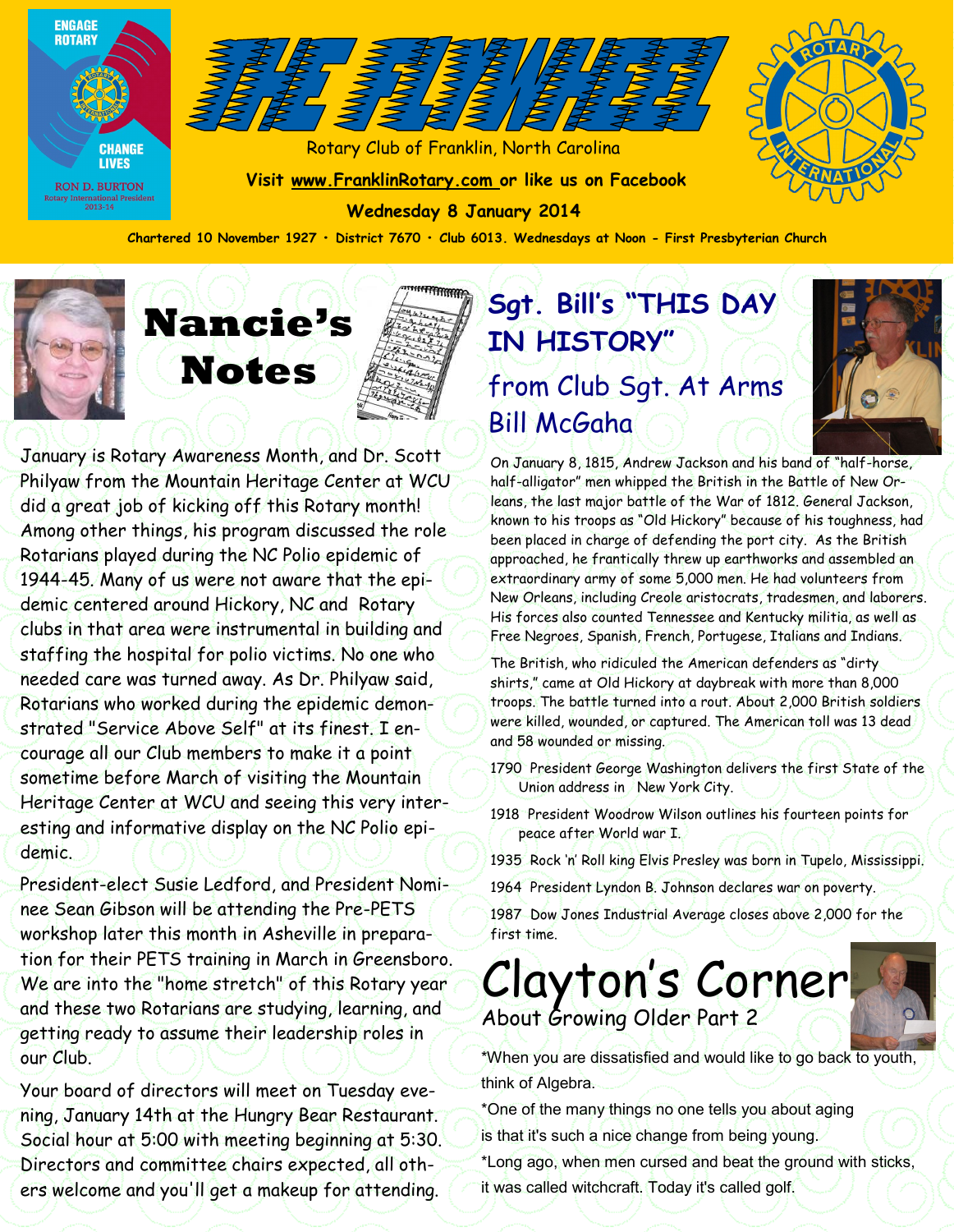



Rotary Club of Franklin, North Carolina **Visit www.FranklinRotary.com or like us on Facebook Wednesday 8 January 2014 Chartered 10 November 1927 • District 7670 • Club 6013. Wednesdays at Noon - First Presbyterian Church**



**January Is Rotary Awareness Month**

Help celebrate January with Rotary Awareness Month by educating ourselves and fellow members on the history of Rotary, Rotary Programs, or even how to raise the awareness of the club's projects in the community and worldwide. Ask members to share personal experiences that they have had where Rotary has had a direct or indirect effect. All Rotarians have a story that can be educational or inspiring and the new year is a great opportunity to renew Rotary Inspiration throughout the year. For more information on Rotary Awareness Month see club president Nancie.

**Upcoming Events** 14 Jan..Bd Mtg at Hungry Bear 5p/530p

15 Jan..MedicForce with Jonathan Bryant 22 Jan..Club Assembly

25 Jan..Pre-Pets Seminar at A-B Tech 9a (Incoming PE's and PN's) 29 Jan. Fifth Week Social at FI Charro Mexican Restaurant 5p

### **5th Week Social End of this Month!**

Our next 5th week social will be Wednesday January January 29th 5pm at the new El Charro Restaurant on the Highlands Road beginning at 5pm. There

will be no regular meeting that day.



January is ... **Awareness Month**